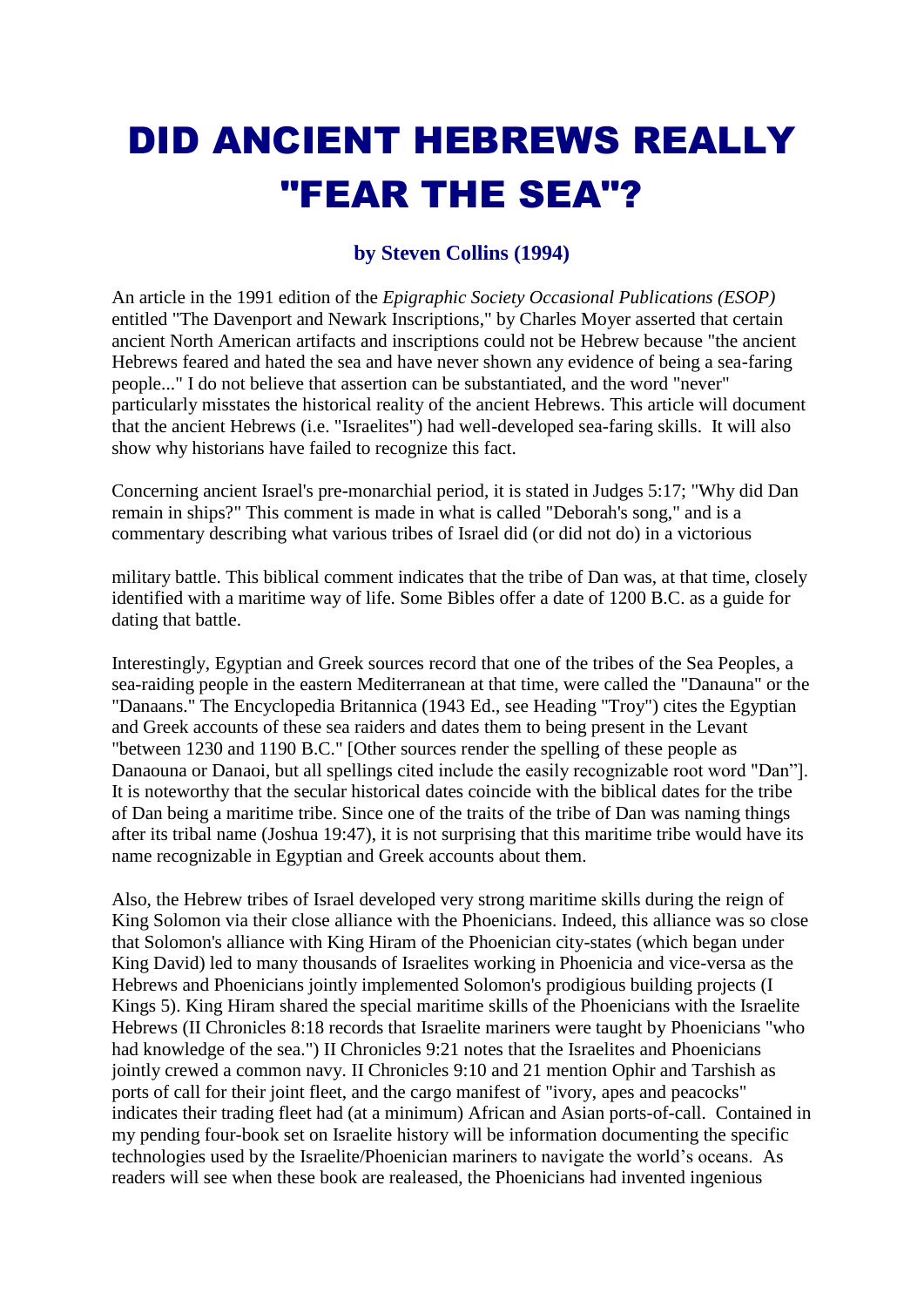devices to enable them to navigate planned courses and headings on the open oceans, even in unfavorable weather! These ingenious devices were shared with the Israelites as part of the "knowledge of the sea." After receiving these technologies, the oceans began navigable highways for the Israelite mariners.

I Kings 9:26-27 records that King Solomon built a fleet which was home-ported in Eziongeber on the Red Sea, in which Phoenicians also served to teach the Israelites the "knowledge of the sea." This indicates that King Solomon's Israelite navy became a "two-ocean fleet" as his Mediterranean fleet could sail to Atlantic destinations, and his Red Sea fleet could sail to African, Asian and Pacific ports. I Kings 10:22 adds that the Israelites had at sea a "navy of Tharshish." Does this refer to a trading fleet that sailed to "Tarshish," or is there distinct and separate meaning in the word "Tharshish?" Since "Tharshish" was the proper name of one of the patriarchs of the tribe of Benjamin (I Chronicles 7:10), it is possible the writer of I Kings used an Israelite clan name to designate a particular group of Israelites who were assigned to naval service. If so, they would have been readily known to the writer's contemporaries , but not to readers in the 20th century.

At any rate, Israelite mariners learned their "knowledge of the sea" from what are widelyacknowledged to be the very best maritime teachers available in the ancient world! There is no indication that the Hebrews "feared and hated the sea." Indeed, it appears King Solomon and the tribes of Israel under his rule were eager to learn the secret maritime skills of the Phoenicians and build their own naval fleets. Why wouldn't they be eager to learn such knowledge? There would have been a tremendous commercial, economic advantage to joining the Phoenicians' monopoly of the ancient world's sea routes.

The Egyptians were also very skilled mariners at that time, and Solomon's first father-in-law was the Pharaoh of Egypt (I Kings 9:9-16). This marriage between the royal houses of Israel and Egypt resulted in a tripartite Phoenician-Israelite-Egyptian alliance in Solomon's time.

After the Hebrew tribes divided into a northern kingdom (Israel) and a southern kingdom (Judah), the Bible records that they became perennial enemies, fighting many wars against each other (albeit with a few interludes of peaceful relations). Biblical accounts show that while the northern kingdom, Israel (which was more populous as it contained ten Israelite tribes and Judah retained only two tribes), remained in alliance with Egypt and Phoenicia, Judah was afterward excluded from the Phoenician alliance. Indeed, the first ruler of the northern kingdom of Israel after the Israelite schism was Jeroboam, a prominent Israelite noble who had previously been a courtier of Egypt's Pharaoh Shishak (I Kings 12:40).

This would have resulted in very favorable relations between Egypt and the ten-tribed kingdom of Israel. Evidence that Jeroboam retained a very strong affinity to Egypt is clear in his instituting Egyptian religion (calf-worship) in the northern kingdom of Israel (I Kings 12:25-30). It is evident that Israel's alliance with the Phoenicians was long-lasting as, almost a century later, we find the royal houses of Israel and the Phoenician city of Sidon intermarried during the reign of King Ahab of Israel (I Kings 16:31). Likewise, Israel's longstanding attachment to the fertility practices of the Phoenicians also argues that the Israelite-Phoenician alliance was quite durable.

The alliances of Israel, the northern Hebrew Kingdom, with Phoenicia and Egypt, and their longstanding fealty to Egyptian and Phoenician religions, would have caused the northern kingdom of Israel to become culturally more like their allies, and progressively less like the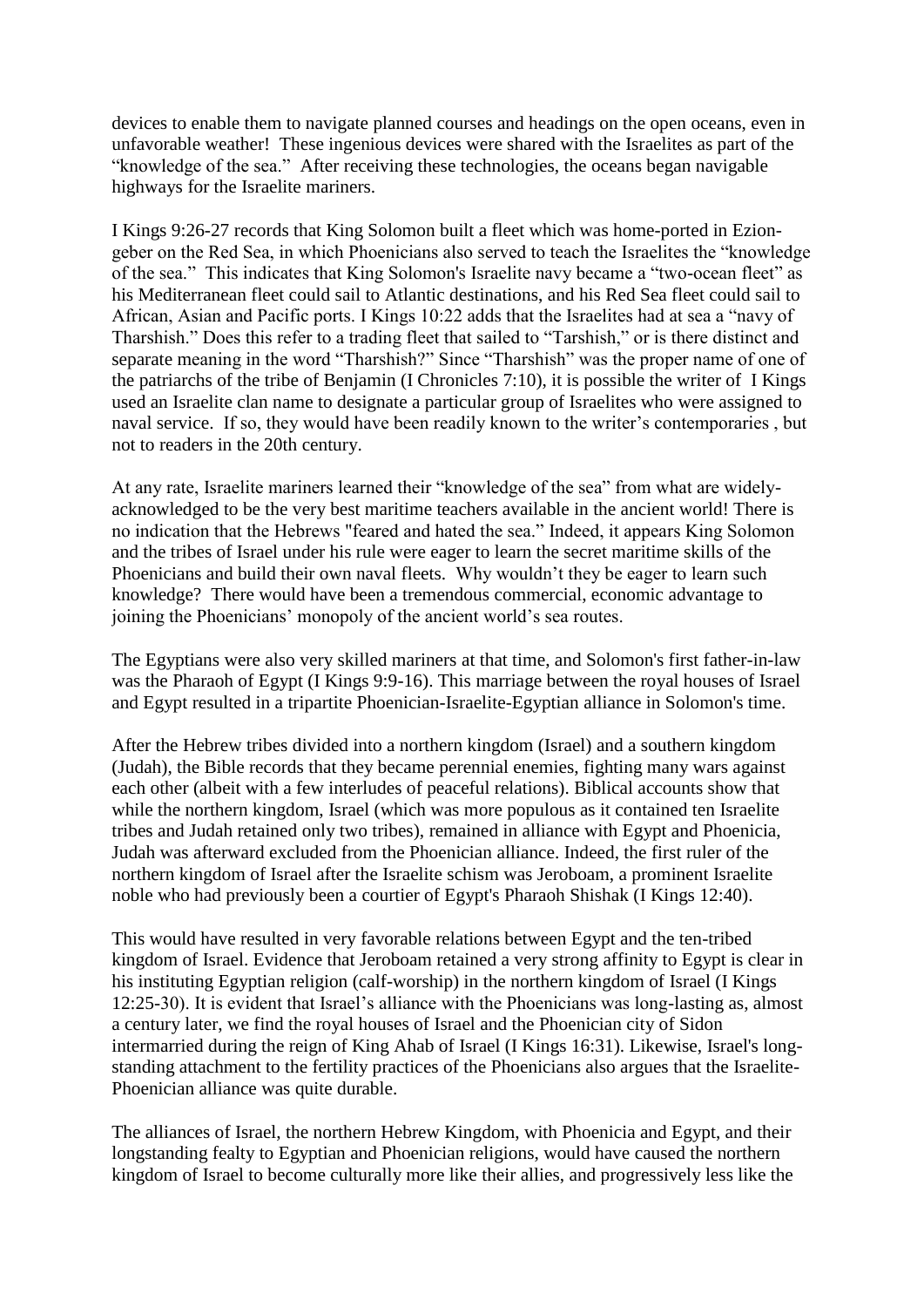Jews, their fellow Israelites from whom they were estranged. The Bible records that the Kingdom of Israel never seriously returned to the worship of the Bible's God, but remained steadfastly in the cultural and religious camp of the Egyptians and (especially) the Phoenicians. This would have resulted, as decades and centuries passed, in the "Hebrew" language of the kingdom of Israel becoming more like the already similar Semitic tongue of their close allies (the Phoenicians) and less like the "Hebrew" language of Judah (the Jewish Hebrew nation).

I Kings 12:25-33 records that severing his people's religious and cultural ties to Judah was a deliberate, state policy of King Jeroboam of Israel! Given this fact, the northern kingdom of Israel would have progressively merged with the culture of their close allies in Tyre and Sidon. Modern archaeologists, who do not realize this fact, routinely label as "Phoenician" the artifacts and inscriptions made by Israelites of the northern Kingdom of Israel. The people of Judah, who retained a more distinctly "Hebrew" culture and language were much less numerous and were excluded from the Phoenician alliance, giving the mistaken impression that ancient "Hebrews" were an insignificant and land-bound people.

Given the historic alliance and affinity between the Phoenicians, Egyptians and Israelite Hebrews (all of whom were maritime powers during their mutual alliance in Solomon's reign), it would not be surprising to see them cooperating in maritime ventures long after Solomon's death. The "Davenport inscriptions" are evidence of such cooperation, as it has Egyptian as well as Phoenician-Hebrew characters. In *America B.C.*, Dr. Barry Fell observed on page 263 the presence [on the Davenport stele] of "some signs resembling Hebrew and others resembling Phoenician." This is what one would expect to find if Israelite Hebrews were a part of this ancient exploration fleet which reached central North America (the modern state of Iowa). The Israelites, having become closely linked to the Phoenicians (politically, economically, culturally, and religiously), would also have become linguistically like the Phoenicians as well!

One would expect the written language of the northern kingdom of Israel to reflect a Phoenician/Hebrew amalgam. Because of the longstanding hostility and mistrust between Israel and Judah, the language and writing of Israel would inevitably have become more "Phoenician" in nature and less like the "Hebrew" of the Kingdom of Judah. For this reason, epigraphic remnants of the Israelites of the ten-tribed, northern kingdom of Israel will be found in Phoenician (i.e. Punic) contexts, *not* in those of the Hebrew language of the kingdom of Judah. When inscriptions are found that seem to blur the distinction between Hebrew and Phoenician, it is very possible (indeed, likely) that those inscriptions are a product of Israelites from the northern Hebrew kingdom of Israel who had blended their cultural identity with the Phoenicians.

There is an event in King Ahab's reign that also argues for a diffusionist perspective in biblical historical accounts. In I Kings 17 and 18, it is recorded that the prophet Elijah was hiding from Israel's King Ahab, and that Ahab searched in every nation for him. I Kings 18:10 cites the following incredulous response of one of Ahab's officials when he finally found Elijah "in his own backyard" in the nation of Israel:

> "As the Lord your God lives, there is no nation or kingdom whither my lord [King Ahab] has not sent to seek you; and when they would say,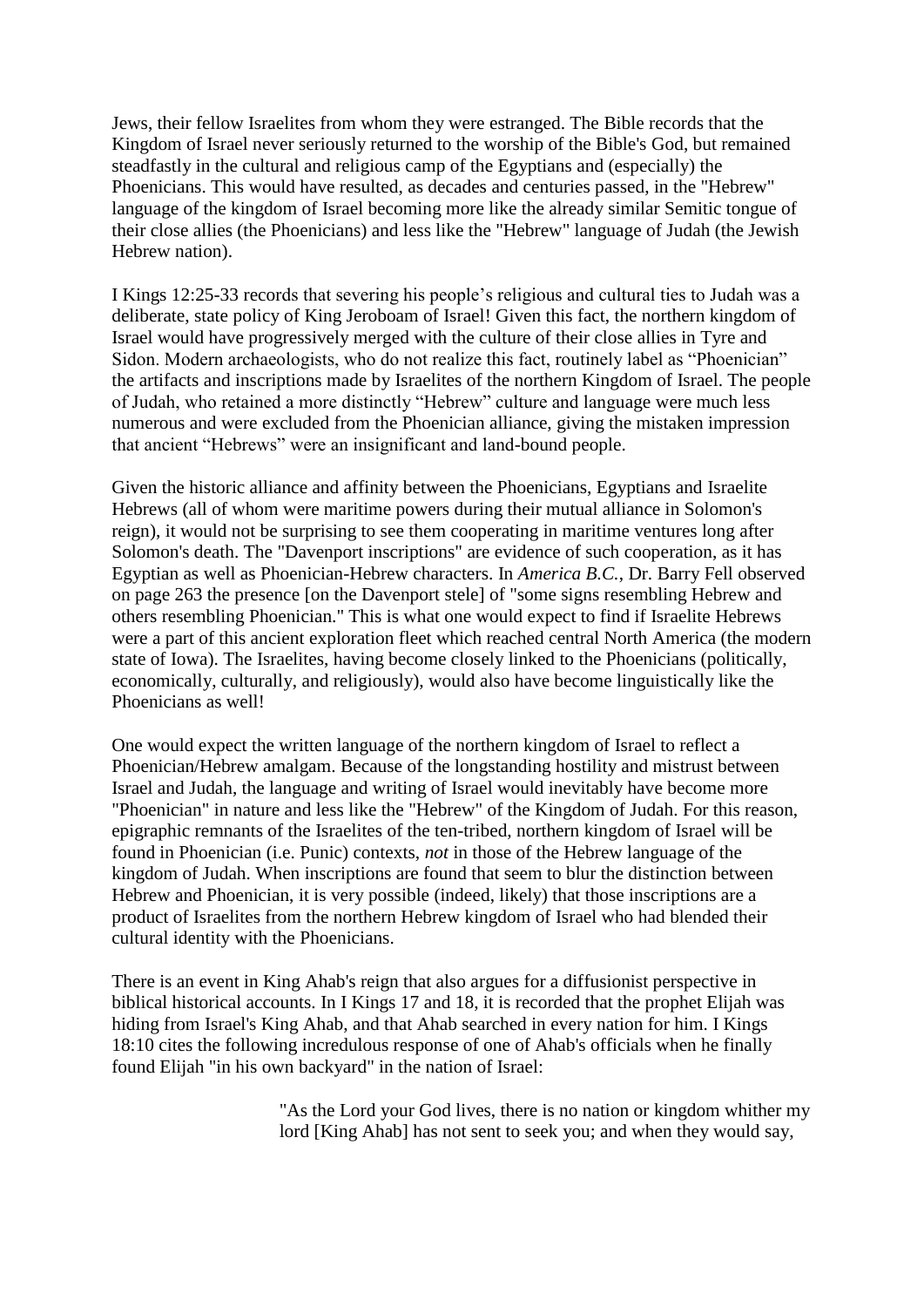'he is not here, ' he would take an oath of the kingdom or nation, that they had not found you."

This is one of those biblical passages that biblical critics huff and puff about, regarding it as an example of hyperbole or outright fabrication, believing that there was no way that King Ahab of Israel could command enough respect among the nations to "take oaths" of them or demand that they conduct national searches for a missing prophet. They also scoff at the idea that Ahab cou1d have had access to "all nations and kingdoms" on the earth at that time. However, now that the discoveries and efforts of The Epigraphic Society have demonstrated the diffusionist nature of the ancient world, a context for a literal understanding of this episode readily presents itself. King Ahab and Israel were still closely allied to the Phoenicians, the dominant maritime power of that time. Indeed, King Ahab was married to a Phoenician princess, Jezebel, daughter of the king of Sidon. His continuing close alliance with the Phoenicians meant that Ahab had the ability via the Phoenician (and his own) fleets to send searchers wherever these fleets sailed and traded in either the Old or New Worlds.

The Davenport stele, with its record of "mixed Hebrew and Phoenician signs," and the other Phoenician inscriptions found in the New World argue that the sailors of the allied Phoenicians and Israelites (of the northern kingdom) were present in the New World as well. Therefore, there was a means, readily available to King Ahab, to send ships to nations all over the world in search of Elijah. His ability to demand a national search for Elijah, and exact oaths from the leaders of those nations indicates considerable influence on the part of King Ahab of Israel. What was the nature of that power?

The answer is obvious. The long-standing Phoenician/Israelite alliance on the sea controlled access to the ancient world's maritime commercial routes. Any nation that did not cooperate with Ahab's request could have had their goods and ships forcibly embargoed from the sea routes by the Phoenician/Israelite navies. If the Egyptians were then still cooperating with the Phoenicians and Israelites (the Davenport stele argues that periods of such cooperation between their language groupings still did exist), Ahab's threat would have been backed by not two, but three powerful navies! Ahab was not an insignificant king on the land either. An alliance of nations (including King Ahab's Israel) fought the Assyrian Empire under Shalmaneser III to a stalemate in the battle of Karkar (or "Qarqar") in 854 B.C. Ahab's search occurred during what the Bible records as a three and one-half year drought caused by God at the instigation of Elijah. Ahab's period of searching would have occurred during that drought. There was time enough for Ahab to send messenger ships to all known nations, have those nations search for Elijah (basically checking to see if anyone answering to Elijah's description had arrived on any vessel from Israel's region of the world), and send word back to Ahab via the same messenger ships.

Regarding Judah, one biblical account shows that the Jews (the Hebrews of Judah) were also unafraid of sea travel. I Kings 22:44-49 and II Chronicles 20:36-37 record that during one of the rare reapproachments between the estranged Hebrew kingdoms of Israel and Judah, Jehoshaphat, the king of Judah attempted to build a fleet of ships at Ezion-geber, the homeport of one of Solomon's previous international fleets. This is hardly the action of a people who "feared and hated the sea." The project was wrecked by an "act of God," but it is interesting to note that Israel's king (Ahab's son) offered to let his sailors assist the crews of the new ships that Judah was building. Since Judah was trying to reestablish itself as a maritime force, this offer only makes sense in the same vein in which King Hiram's offer was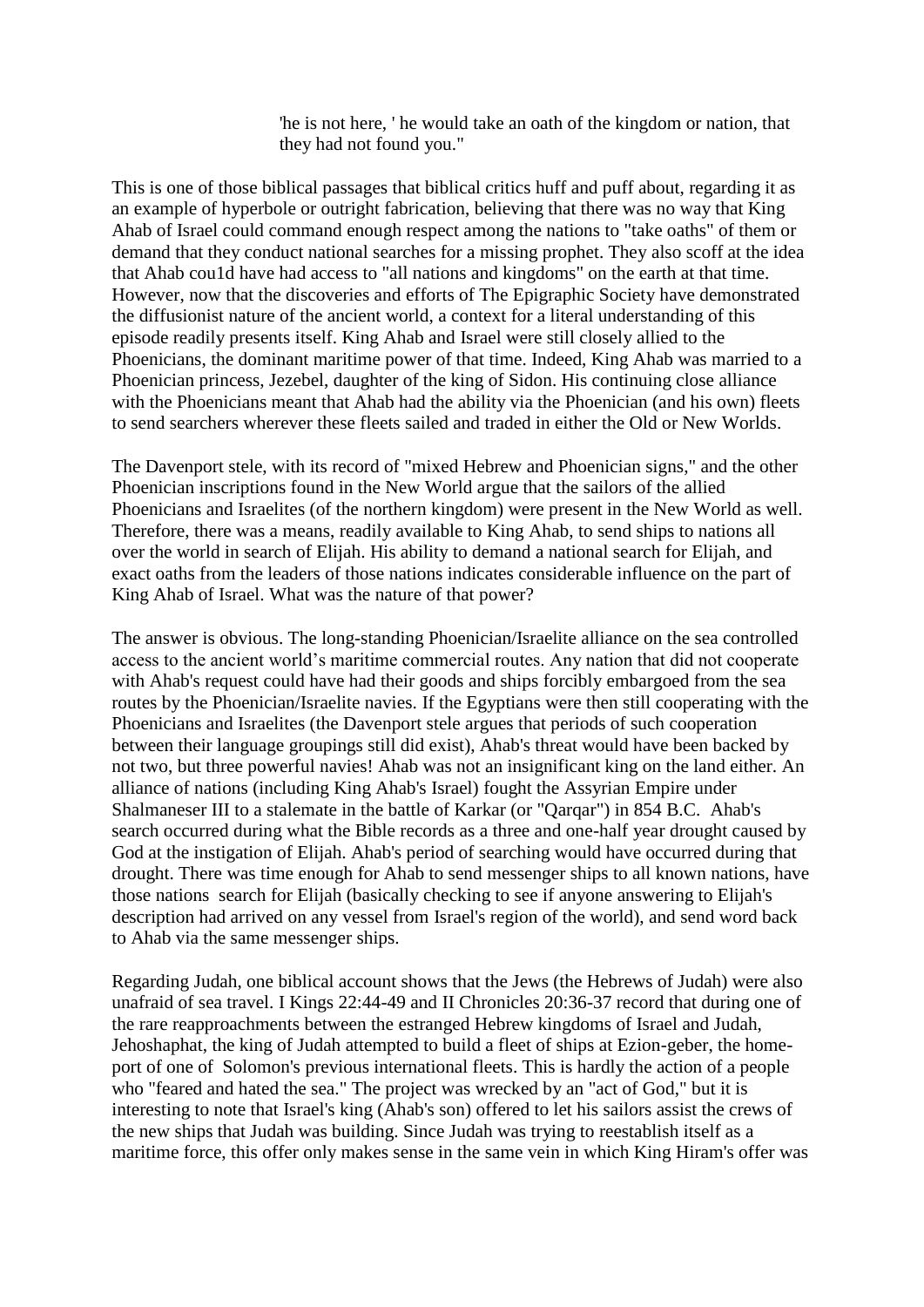made to Solomon when Solomon was building his fleets--that Israel's king was offering to share "the knowledge of the sea" with Judah's novice sailors.

This offer provides biblical confirmation that the Israelites of the northern kingdom possessed the sophisticated maritime skills of the Phoenicians during the time of King Ahab and Israel's subsequent kings. It also indicates that Judah's intent in building these ships was to create a fleet capable of long, "open-water" voyages, not mere coastal-hopping trips down the Red Sea. For such a fleet, Judah would have needed skilled mariners to teach them such arts as celestial navigation, sailing to take advantage of trade winds, recognizing predictable oceanic currents, etc. The king of Israel knew Judah would need such help, and his offer was likely an effort to ingratiate himself to the Jewish king, Jehoshaphat (who was wealthy and powerful). Such skills would have been completely unnecessary in small coastal vessels that were intended for short, land-hugging voyages. Jehoshaphat was clearly attempting to restore some of Solomon's glory by replicating Solomon's construction of a major fleet at Ezion-geber, but the effort was abortive.

The effort of the Jews during Jehoshaphat's reign should not be construed to mean that they finally worked up the courage to venture forth on the "fearful sea." Rather, it is a reflection of the role national economic strength played in determining maritime power in the ancient world. It took a great deal of money to build a fleet, train sailors, finance its operation over time, etc. As is clear from the Bible's accounts, the reign of King Jehoshaphat was a time of restored economic power and national wealth for the kingdom of Judah. Therefore, Jehoshaphat's effort to build a great fleet was simply a predictable function of his nation's restored ability to fund and support a large trading fleet.

The above observations refute any contention that the Hebrews were either afraid of the sea or insignificant maritime powers. Indeed, during the time that all the tribes of Israel were united under King Solomon, the Hebrews built large fleets and became privy to the Phoenicians' "knowledge of the sea." After the Israelite tribes divided into two nations, the northern kingdom of Israel remained closely linked to the Phoenicians, sharing the strong maritime tradition of their allies. Even the smaller Jewish kingdom of Judah, excluded from a Mediterranean maritime presence by the more powerful Phoenician/Israelite alliance, displayed an eagerness to build a large fleet of ships on the Red Sea as soon as economic and political circumstances allowed such a project to be implemented.

Charles Moyer's article, in commenting on the biblical commandment against graven images, states: "history has shown us that the Jewish people have quite thoroughly followed this commandment." His line of reasoning was that the Newark stones [artifacts inscribed in ancient Hebrew which were found in the Mound-Builder sites in ancient America's Ohio River Valley] were not likely to be ancient Hebrew artifacts because of an assumed depiction of a deity. Such an assertion indicates a lack of awareness that there were two very different Hebrew nations in the ancient world. It is a common historical misconception that the terms "Jew" and "Hebrew" were synonymous in the ancient world. That was not the case. As we have seen, the larger, non-Jewish Hebrew kingdom of Israel was usually an enemy of the Jewish kingdom of Judah. The northern kingdom of Israel regularly disregarded the biblical laws of God, including the injunction against making or depicting a graven image. Therefore, Hebrews from the kingdom of Israel would rarely have had any qualms about making or depicting a figure of a deity.